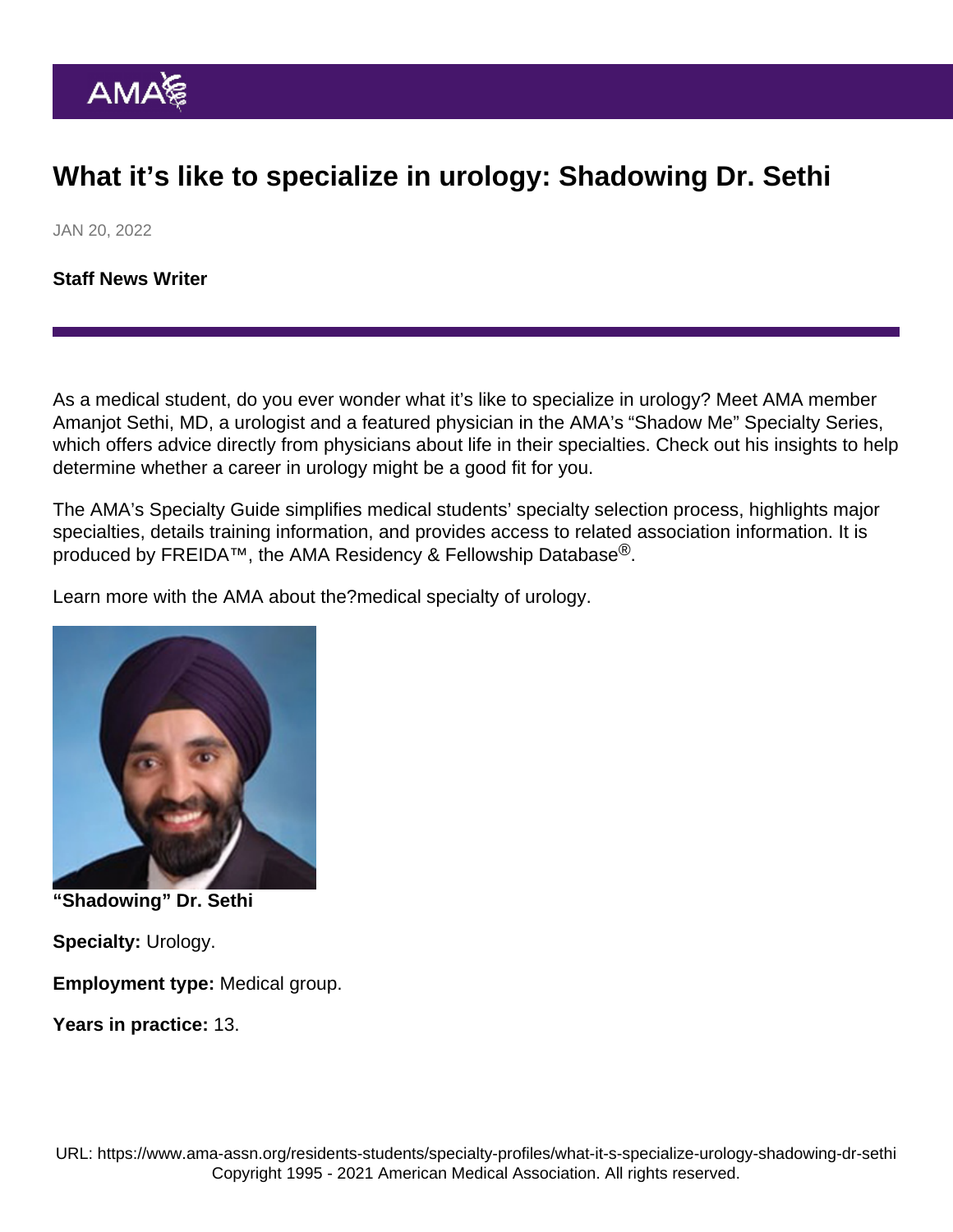A typical day and week in my practice: The days I spend doing clinical work fall into one of two categories. A day in the clinic is filled with procedures, postoperative follow-up appointments and new patient appointments. When I am operating, I am either performing robotic-assisted minimally invasive surgery, including robotic radical prostatectomy, robotic partial nephrectomy or reconstructive procedures such as robotic pyeloplasty or general urologic operations such as endoscopic surgery for kidney stones, benign prostatic hyperplasia or bladder cancer. Both clinic and surgery days can be long, sometimes 10 hours or more.

The most challenging and rewarding aspects of urology: Urologists must help patients navigate incredibly vulnerable moments in their lives and guide them through decisions that can greatly impact quality of life. These factors can make the job of a urologist challenging but also quite rewarding. As a urologist, patients often come to you in severe discomfort (complete urinary retention, kidney stone pain) or under significant stress (new cancer diagnosis). In these instances, I feel such gratitude to be able to use my surgical training to alleviate these conditions with relative swiftness.

Urologists also routinely deal with an aging population. Much like any physician and surgeon, we have a strong desire to help people live their best quality of life, regardless of their age. However, there is a balance between having the ability and skills to perform procedures and operations on patients and knowing when doing so would do more harm than good.

A urologic surgeon and mentor once taught me that when it comes to performing operations, "Just because you can, does not always mean that you should." This awareness can lead to challenging conversations and ethical dilemmas for urologists and our patients, especially when these patients or their families may have difficulty grasping the potential impact of treatment.

How life in urology has been affected by the global pandemic: One major impact—which is not unique to urology—is that many patients held off on attending to their urologic health, especially during the earlier parts of the pandemic. This hesitancy to seek evaluation resulted in some patients showing up with urologic issues, such as kidney stones and cancers, that were more advanced in severity. There has also been a shift to virtual care, which has its benefits and challenges. Other than that, not much changed for my practice as we continued to perform cancer operations and procedures throughout the pandemic.

The long-term impact the pandemic will have on?urology: One beneficial impact will be that many urologists who were previously not as familiar with providing virtual care have now had the opportunity to become a lot more comfortable in conducting video visits for common urologic issues and related follow-up. While our specialty tends to require in-person visits for procedures, many of us are certainly more comfortable with the virtual platform and dealing with the issues that don't require these inperson interactions. Currently, patients are also becoming more accustomed to this avenue of care, which will allow for more flexibility in our practices.